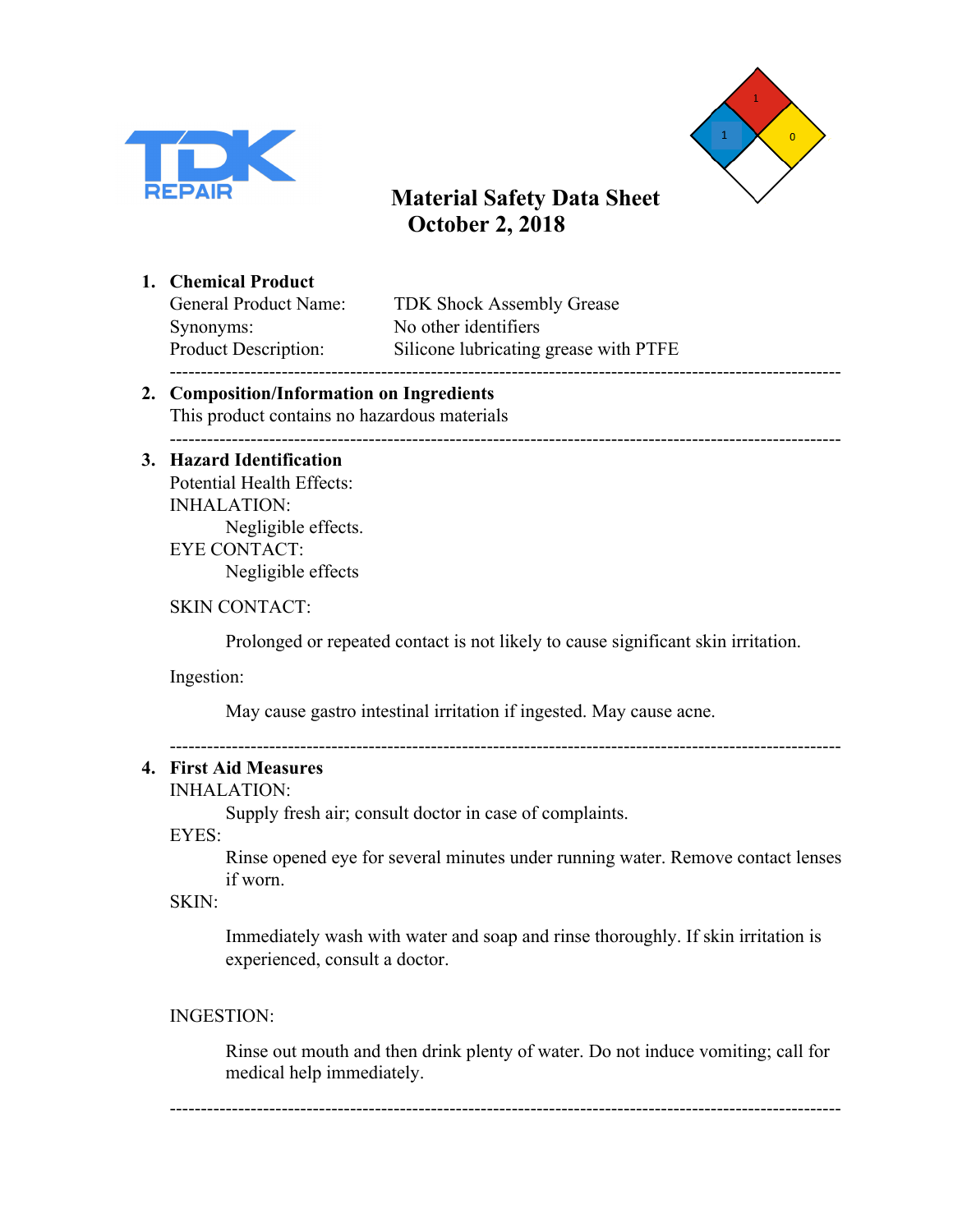



#### **5. Fire Fighting Measures**

Flash Point (Method Used): >300.0 C or >572.0 F min (TCC) Flammability Limits: None Known

#### EXTINGUSHING MEDIA:

Carbon dioxide, dry chemical, and foam. Do not use water with full jet.

#### UNUSUAL FIRE AND EXPLOSION HAZARDS:

Formation of toxic gases is possible during heating or in case of fire

------------------------------------------------------------------------------------------------------------

### **6. Accidental Release Measures Spill Clean-Up Procedures**

Ensure adequate ventilation.

Particular danger of slipping on leaked/spilled product.

Do not allow to enter sewers/ surface or ground water.

Absorb with liquid-binding material and pick up mechanically.

------------------------------------------------------------------------------------------------------------

### **7. Handling and Storage**

Keep away from oxidizing agents, extreme heat, and ignition sources or open flame.

------------------------------------------------------------------------------------------------------------

# **8. Exposure Control / Personal Protection**

RESPIRATORY PROTECTION:

Not required under normal conditions of use.

### PROTECTIVE CLOTHING:

Gloves not required under normal conditions of use.

#### OTHER PROTECTIVE MEASURES:

Wash exposed areas of skin and launder contaminated clothing before re-use.

------------------------------------------------------------------------------------------------------------

#### **9. Physical and Chemical Properties**

Boiling point, 760 mm Hg: Not determined Specific Gravity: 1.11 Vapor Pressure, Pascal: 1.33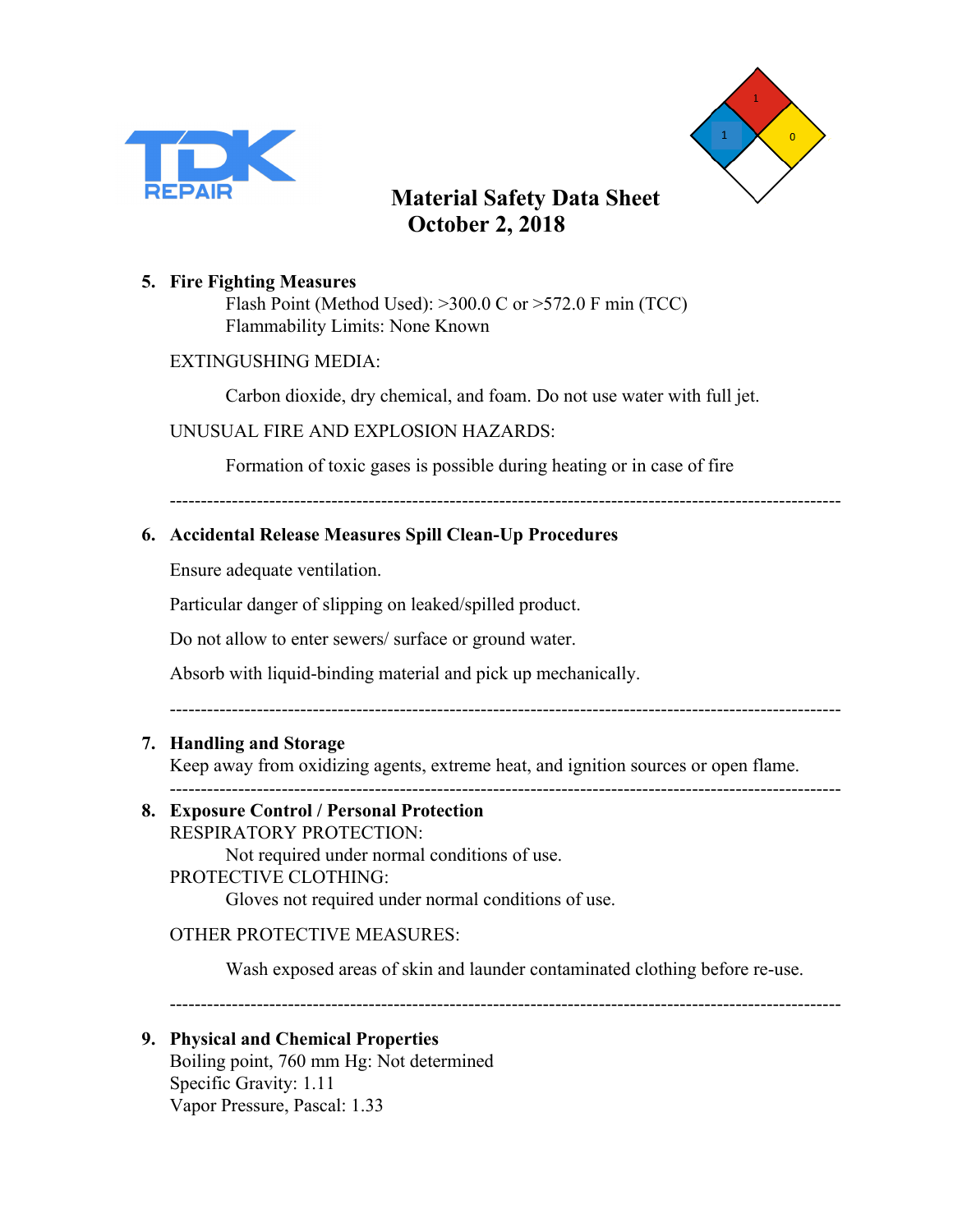



Vapor Density: Not determined Appearance and Odor: Semi-solid translucent with mild odor Volatiles, % by Volume: <1% Solubility in H2O: Insoluble Evaporation Rate, ASTM D972: <1% ------------------------------------------------------------------------------------------------------------

#### **10. Stability and Reactivity**

#### General:

This product is stable and hazardous polymerization will not occur. Incompatible Materials and Conditions to Avoid: Strong oxidizing agents and acids.

Hazardous Decomposition Products:

Dimethylcylosiloxanes, Formaldehyde.

#### ------------------------------------------------------------------------------------------------------------

------------------------------------------------------------------------------------------------------------

#### **11. Disposal Considerations**

Waste Disposal:

Smaller quantities can be disposed of with household waste.

#### **12. Transport Information**

UN Hazard Class: N/A NMFC:

> Proper Shipping Name: Not Regulated Identification Number: Not Regulated Shipping Classification: Not Regulated

------------------------------------------------------------------------------------------------------------

# **13. Regulatory Information:**

#### OSHA:

The product is not classified as hazardous according to OSHA GHS regulations within the USA. The product is not classified as hazardous according to the CLP regulation.

#### TSCA:

This product is listed on TSCA

#### CERCLA:

Not Reportable

#### SARA TITLE III:

Section 355: None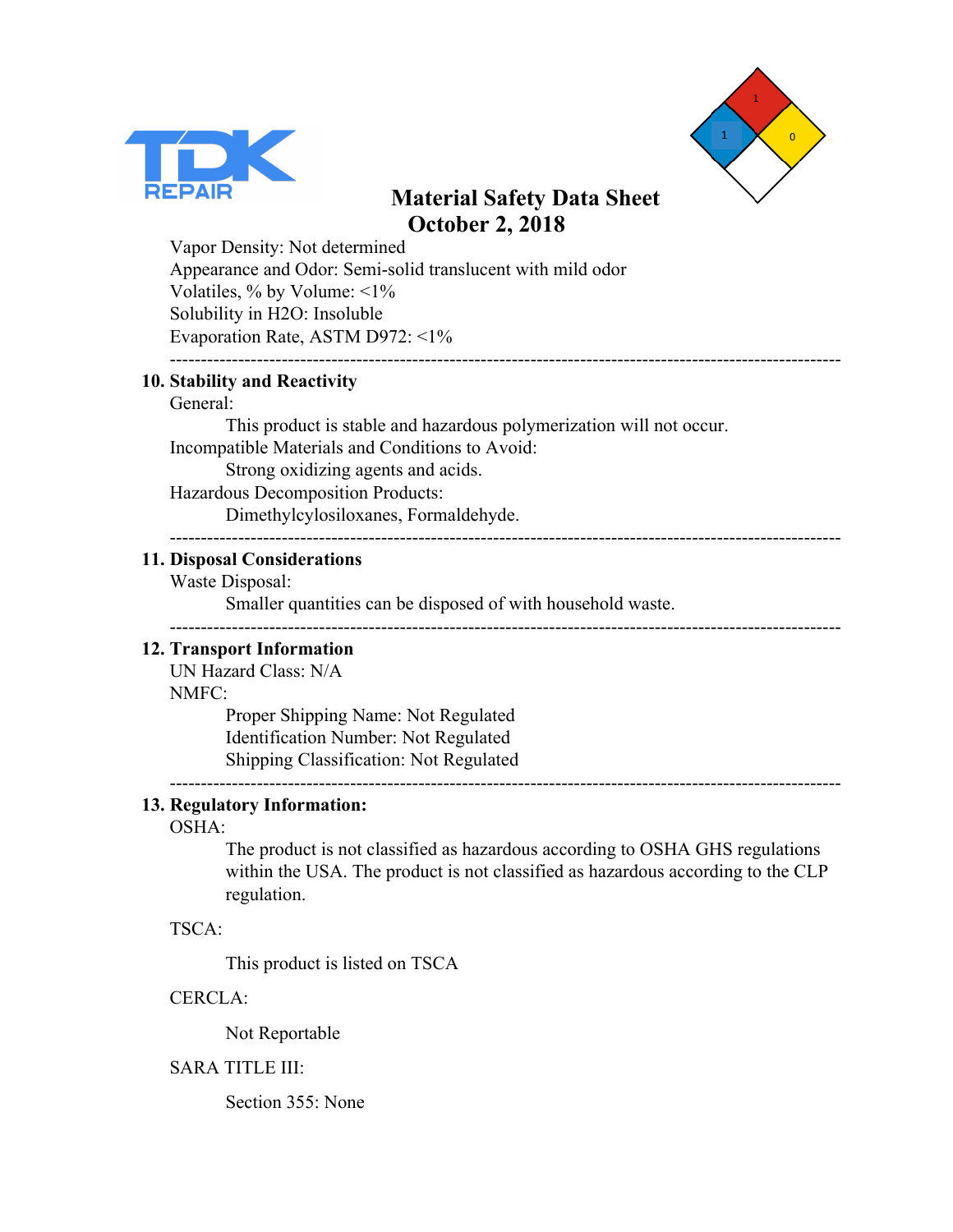



Section 313: None

Prop 65:

The following statement is made in order to comply with the California Safe Drinking Water and Toxic Enforcement Act of 1986. This product contains no chemicals known to the state of California to cause cancer.

------------------------------------------------------------------------------------------------------------

## **14. Other Info:**

This information relates only to the specific material designated and may not be valid for such material used in combination with any other materials or in any other process. Such information is to the best of the company's knowledge and believed accurate and reliable as of the date indicated. However, no representation, warranty or guarantee of any kind, expressed or implied, is made as to its accuracy, reliability or completeness and we assume no responsibility for any loss, damage or expense, direct or consequential, arising out of use. It is the user's responsibility to satisfy himself as to the suitableness and completeness of such information for his own particular use.